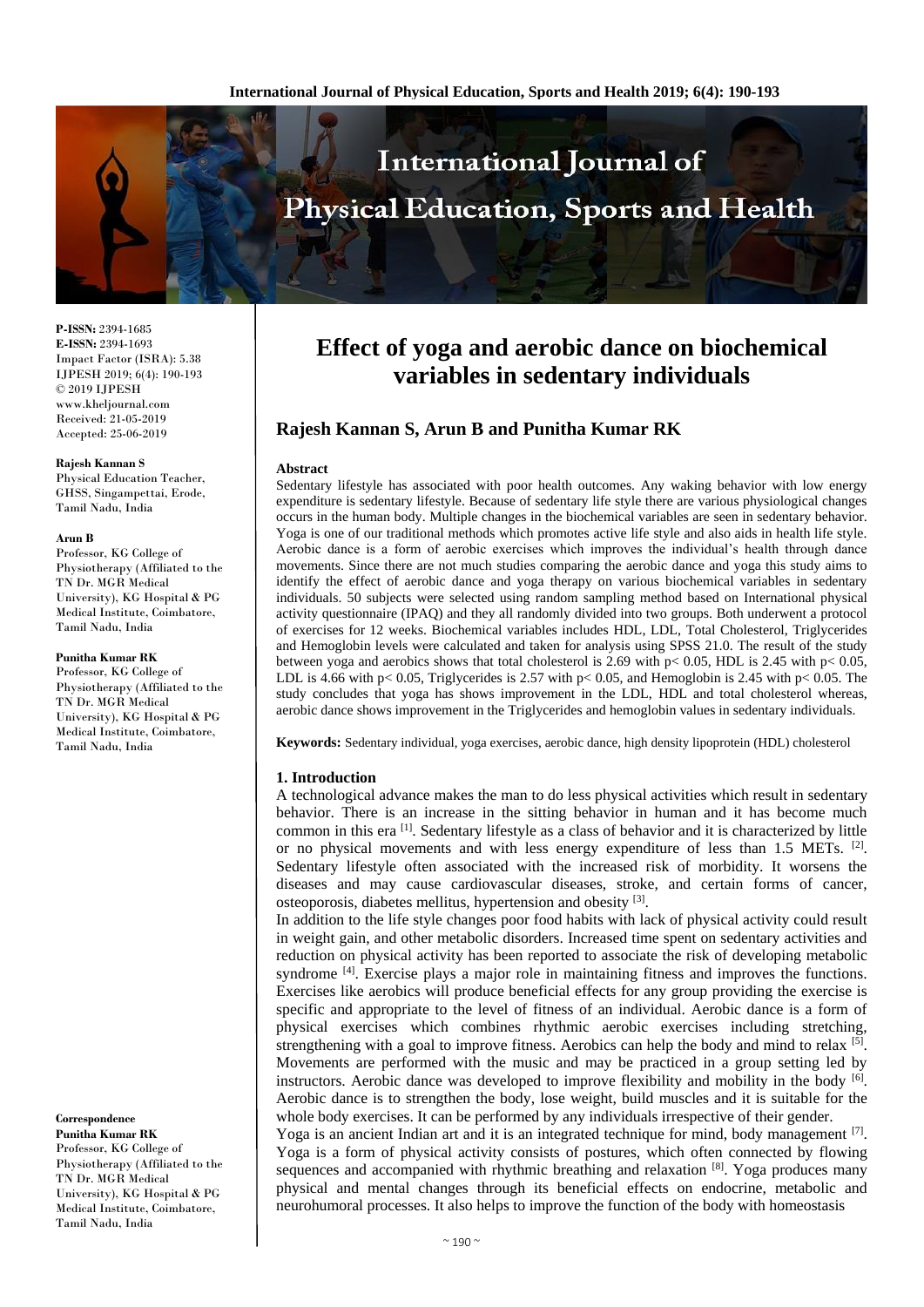International Journal of Physical Education, Sports and Health

through improved functioning of the psychoimmuno-neuroendocrine systems. It aids to produce a balanced equilibrium between the sympathetic and parasympathetic wings of the autonomic nervous system leads to a dynamic state of health [9]. Since there was no much studies on comparing between the aerobic exercises and yoga on various biochemical parameters this study identifies to compare the effect of aerobic and yoga on various biochemical parameters in sedentary individuals.

#### **2. Methodology**

This study was submitted to the Institutional ethical committee, and it was approved by the team of members. This study was a single blinded randomized controlled trial. Study was conducted at the outpatient department of KG College of physiotherapy. Small notice was created about the study and was circulated in various "whatsapp" groups around the college campus notice were displayed in various areas. Volunteers were asked to register in the OPD, ledger was created to note down the volunteers. All the volunteers were evaluated for the sedentary life using International physical activity questionnaire short form. Those who are eligible were selected for the study. Overall there were 145 volunteers registered and after the IPAQ 85 volunteers were selected. Trained physiotherapist evaluates all the 85 volunteers to identify the suitability for the study based on the selection criteria. 59 volunteers were selected for the study and they were randomly allocated into two groups. Randomization was done for the eligible participants using a computer generated random sequence table by a blinded assessor. Yoga group (YG) includes 28 volunteers and Aerobic exercises group (AEG) included 31 volunteers. This study has got predominantly male participants like 45% of males and 55% of females. Volunteers without any illness for the past 6 months, volunteers without any preexisting medical conditions, volunteers with age group of 25-45 years. Yoga group underwent a set of yogic programmes which was formulated by Malhotra et al. <sup>[10]</sup>, 2004. Volunteers in AEG underwent a set of aerobic exercises for Daniel et al. <sup>[11]</sup>, 2019. Initially the programme was conducted in the OPD, KG Campus for four week alternate days. Then the programme was advised as a home programme and the participants were monitored. There was a slow decline of participants noted in both the groups. 3 dropped out from YG and 6 dropped out from AEG. So this study concluded with 25 volunteers in each group. All the procedures were completely explained to the volunteers and written consent was obtained from all the participants before the beginning of the study. The study was conducted for 8 weeks and the measurements were taken for evaluation. Data were collected by a blinded assessor to prevent bias. Blood investigations were taken for evaluation which includes High density lipoprotein (HDL) cholesterol, Low density lipoprotein (LDL) cholesterol, Total Cholesterol, Triglycerides, Hemoglobin. All the collected data were analyzed using inferential statistics by SPSS 20.0.

#### **3. Results**

**Table 1:** Type of YG and AEG

|        | YG             | AEG            | p value    |
|--------|----------------|----------------|------------|
| Age    | $34.36 + 5.15$ | $34.80 + 5.15$ | $p = 0.61$ |
| Gender | Males:11       | Males: 12      |            |
|        | Females: 14    | Females: 13    | --         |

|  | Table 2: Type of YG (Mean/SD) and AEG (Mean/SD) |
|--|-------------------------------------------------|
|--|-------------------------------------------------|

| <b>Outcome</b>      | N  | YG (Mean/SD)    |                 | <b>AEG</b> (Mean/SD) |                  | <b>YG Vs AEG (Mean/SD)</b> |                  | <b>p</b> value | e   t value |
|---------------------|----|-----------------|-----------------|----------------------|------------------|----------------------------|------------------|----------------|-------------|
|                     |    | <b>Before</b>   | After           | <b>Before</b>        | After            | yoga                       | Aerobic          |                |             |
| Total Cholesterol I | 25 | $190.99 + 9.86$ | $75.01 + 10.86$ | $188.50 + 9.80$      | $182.85 + 9.73$  | $175.01 + 10.86$           | $182.85 + 9.73$  | 0.05           | 2.69        |
| <b>LDL</b>          | 25 | $120.02 + 7.29$ | $105.82 + 4.40$ | $123.67 \pm 5.37$    | $12.21 + 5.25$   | $105.82 + 4.40$            | $112.21 + 5.25$  | 0.05           | 4.66        |
| <b>HDL</b>          | 25 | $85.51 + 9.79$  | $99.96 + 9.00$  | $89.39 + 9.99$       | $94.10 + 7.89$   | $99.96 + 9.00$             | $94.10 + 7.89$   | 0.05           | 2.45        |
| Triglyceride        | 25 | $108.76 + 8.78$ | $100.37 + 8.78$ | $109.43 + 8.99$      | $98.060 + 3.823$ | $100.36 + 5.37$            | $98.060 + 3.823$ | 0.05           | 2.57        |
| HВ                  | 25 | $14.81 + 0.84$  | $15.30 + 0.79$  | $14.50 \pm 1.12$     | $15.87 \pm 0.80$ | $15.30 + 0.79$             | $15.87 \pm 0.80$ | 0.05           | 2.58        |

## **3.1 Analysis**

On comparing the data's of the pre intervention, the p values yielded were statistically non-significant. This suggested that the data was homogenous in distribution. The above table II suggests that both Yoga and aerobic exercise are effective in reducing total cholesterol, HDL, LDL, Triglyceride and Hemoglobin in sedentary individuals. While comparing Hemoglobin and triglyceride between YG and AEG, the t value obtained shows significance changes in AEG compare to YG in the sedentary individuals. This suggests that Aerobic exercise have significant effects in HB and triglyceride in sedentary individuals. In contrary to that the result shows between YG and AEG in HDL, LDL and total cholesterol the t value obtained shows significance difference in YG compare to AEG in the sedentary individuals. This suggests that Yoga exercise have significant effects in HDL, LDL, and total cholesterol in sedentary individuals.

## **4. Discussion**

Yoga is an ancient discipline designed to bring balance and health to the physical, mental, emotional and spiritual dimensions. It significantly decreases heart rate and blood pressure <sup>[12]</sup>. There was hypothesis that yoga could shift the parasympathetic nervous system dominance through vagal stimulations [13] many hypothetical reasons have supported that yoga promotes raise of HDL cholesterol levels and reduce the concentration of VLDL and Triglycerides [14]. It also plays a major role in reduction of the lipid profiles and blood glucose levels and it improves quality of life  $[12]$ . There was a reduction in triglycerides and increase of HDL cholesterol is due to hydrolysis of Triglycerides rich lipoproteins which simultaneously replace intramuscular fats used during yoga and pranayama<sup>[15]</sup>.

Pal *et al.*, 2011<sup>[16]</sup> identified that yoga aids in reduction of systolic blood pressure, diastolic blood pressure, heart rate, body fat%, total cholesterol, triglycerides and low density lipoproteins. Improvement on the lipid profile is due to increased hepatic lipase and lipoprotein at cellular levels which alters the metabolism and increased uptake of triglycerides by adipose tissues [16] . Yogic practices affect the body from the cellular levels which cause improvement of hematological parameters [17]. Controlled breathing increases the flow of vital energy to various organs in body which strengthen the voluntary and autonomic nervous systems [18]. There is an increase of RBC and Platelet counts following yoga which leads to erythropoiesis and thrombopoiesis [19].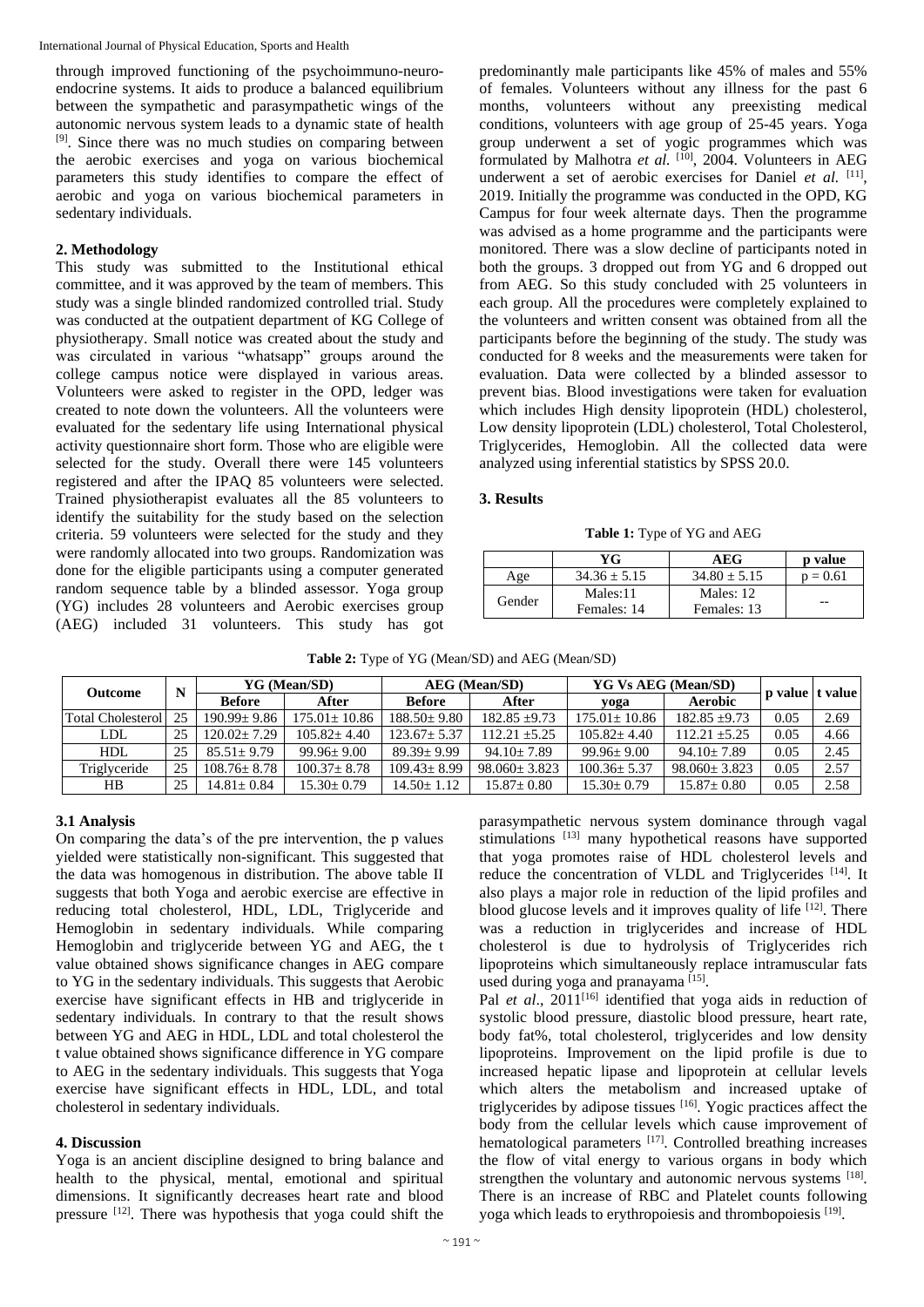Aerobic dance are becoming popular in India since it improves both physiological and psychological well-being of an individual  $[20]$ . Slow and fast rhythms with controlling pace of the movement of the body segments demonstrates cardiovascular and metabolic benefits such as increased maximal oxygen consumption and improved aerobic capacity and increased energy production through mitochondrial respiration systems [21] . It seems interesting to determine the minimal intensity of regular physical exercise that would cause beneficial changes in lipid metabolism markers and prooxidant-antioxidant balance and would reduce the inflammatory response to exercise [22].

Aerobic exercises improve oxygen flow which carries red blood cells through the network of arteries and capillaries, the Oxygen demand and the production of carbon dioxide increase which demands for more RBCs and the oxygen consumption with generation of superoxide anion increase [23]. The body responds by increasing the number of RBCs and also in other ways to increase oxygen carrying capacity of the blood. The aerobic performance is enhanced by prolonged endurance training through improving oxidative capacity and increasing glycogen stores of the muscle cells [24].

Aerobics enhances the skeletal muscles to utilize lipids as opposed to glycogen and reducing plasma lipid levels [25]. Mechanism may unclear, hypothetically exercise increases enzyme named as lecithin cholesterol acyltrans (LCAT) aids to transfer the HDL cholesterol during exercises, there is an increase lipoprotein lipase activity depending on the energy expenditure while exercising [26]. Process of cholesterol removal is called as 'reverse cholesterol transport', which helps to remove cholesterol from circulation for disposal as a result of increases in LCAT and reduction of cholesterol ester transfer protein (CETP)<sup>[27]</sup>. Exercises increased enzymatic activity increase the ability of muscle fibers to oxidize fatty acids originating from plasma, VLDL cholesterol or triglycerides<sup>[28]</sup>.

## **5. Conclusion**

In conclusion, the overall results of this study suggest that a yoga programme has shown improvement in the LDL, HDL and total cholesterol whereas, aerobic provides improvement in the Triglycerides and hemoglobin values in sedentary individuals. However, additional, well-designed randomized controlled trials on this topic are needed.

## **6. Acknowledgement**

The authors sincerely thank Dr. G. Bakthavathsalam, Chairman, Mrs. Vasanthi Ragu, Vice Chairman, Mrs. Vaijeyanthi M Das, CEO, Mr. Prabhu Kumar, CEO, and Prof V. Mohan Gandhi, CEO, KG Hospital, Coimbatore. India. For their support and logistical help to conduct this research.

#### **7. References**

- 1. Owen Healy N, Mathew GN, Dunstan CE, DW. Too Much Sitting: The Population Health Science of Sedentary Behaviour. 2010; 38(3):105-113.
- 2. Inyang MP, Stella OO, Sedentary Lifestyle. Health Implications. IOSR Journal of Nursing and Health Science (IOSR –JNHS). 2015; 4(2):20-25.
- 3. Warren TY, Barry V, Hooker SP, Sui X, Church TS, Blair SN. Sedentary behaviors increase risk of cardiovascular disease mortality in men. Med Sci Sports Exerc. 2010; 42(5):879-885.
- 4. Healy GN, Wijndaele K, Dunstan DW, Shaw JE, Salmon J, Zimmet PZ, Owen N. Objectively measured sedentary

time, physical activity, and metabolic risk: the Australian Diabetes, Obesity and Lifestyle Study (Aus Diab). Diabetes Care. 2008; 31:369-37.

- 5. Leelarungrayub D, Saidee K, Pothongsunun P, Pratanaphon S, YanKai A, Bloomer RJ. Six weeks of aerobic dance exercise improves blood oxidative stress status and increases interleukin-2 in previously sedentary women, Journal of Bodywork and Movement Therapies. 2011; 15(3):355-362.
- 6. Valarmathi V, Tamil Selvaarasan M, Judie A. Assessment of the Effectiveness of Aerobic Dance Movement Therapy on Academic Stress among Adolescents in Selected Schools, Kancheepuram District. Tamil Nadu. Biomedical & Pharmacology Journal. 2016; 9(2):573-577.
- 7. Moharana S, Lipika M, Moharana DN, Pattnaik SS. Yoga as a Health Promotion Lifestyle Tool: A Study on Medical Students from a Tertiary Care Centre. Int J Sci Stud. 2017; 5(3):275-279.
- 8. Annapoorna K, Vasantalaxmi K. Effects of yoga therapy on obesity and quality of life in women: A longitudinal study. International journal of yoga and allied sciences. 2013; 2(1):18-24.
- 9. Sunder M, Bhanupriya T. Therapeutic effects of yoga on cases of obesity in women. Indian J of yoga. exercise & sport science and phy.edu. 2008; 11(2):9-13.
- 10. Malhotra V, Singh S, Singh KP, Sharma SB, Madhu SV, Gupta P. Effect of yoga asanas and pranayama in noninsulin dependent diabetes mellitus. Indian J Traditional Knowledge. 2004; 3:162-67.
- 11. Daniel JA, Nwaogu EI, Okoli SC, Nzeribe EA. Acute effect of aerobic dance exercise on blood pressure of normotensive pregnant Nigerian women. International Research Journal of Medicine and Medical Sciences. 2019; 7(1):28-33.
- 12. Damodaran A, Malathi A, Patil N *et al*. Therapeutic potential of yoga practices in modifying cardiovascular risk profile in middle aged men and women. J Assoc Physicians India. 2002; 50:633-639.
- 13. Innes KE, Bourguignon C, Taylor AG. Risk indices associated with the insulin resistance syndrome, cardiovascular disease, and possible protection with yoga: A systematic review. J Am Board Fam Pract. 2005; 18:491-519.
- 14. Asikainen TM, Miilunpalo S, Kukkonen-Harjula K. Walking trials in postmenopausal women: effect of low doses of exercise and exercise fractionization on coronary risk factors. Scand J Med Sci Sports. 2003; 13:284-292.
- 15. Prasad KVV, Sunita M, Sitarama raju P, Venkata reddy M, Sahay BK, Murthy KRJ. Impact of pranayama and yoga on lipid profile in normal healthy volunteers. Journal of Exercise physiology Online. 2006; 9(1):1-5.
- 16. Pal A, Srivastava N, Tiwari S, Verma NS, Narain VS, Agarwal GG *et al*. Effect of yogic practices on lipid profile and body fat composition in patients of coronary artery disease. Complement Ther Med. 2011; 19(3):122- 7.
- 17. Meher Arati, Priyadarshini Arpita, Mo-hanty Arati. Effect of yoga (Asana and pranayama) on serum lipid profile in normal healthy volunteers. International Journal of Con-temporary Medical Research. 2015; 2(5):1277- 1281.
- 18. Sharma N, Gupta R. A study of yoga in anemic patients. Int J Med Sci Public Health. 2016; 5:399-401.
- 19. Sharma KK, Prasada HT, Udayakumara K, Savitha B. A